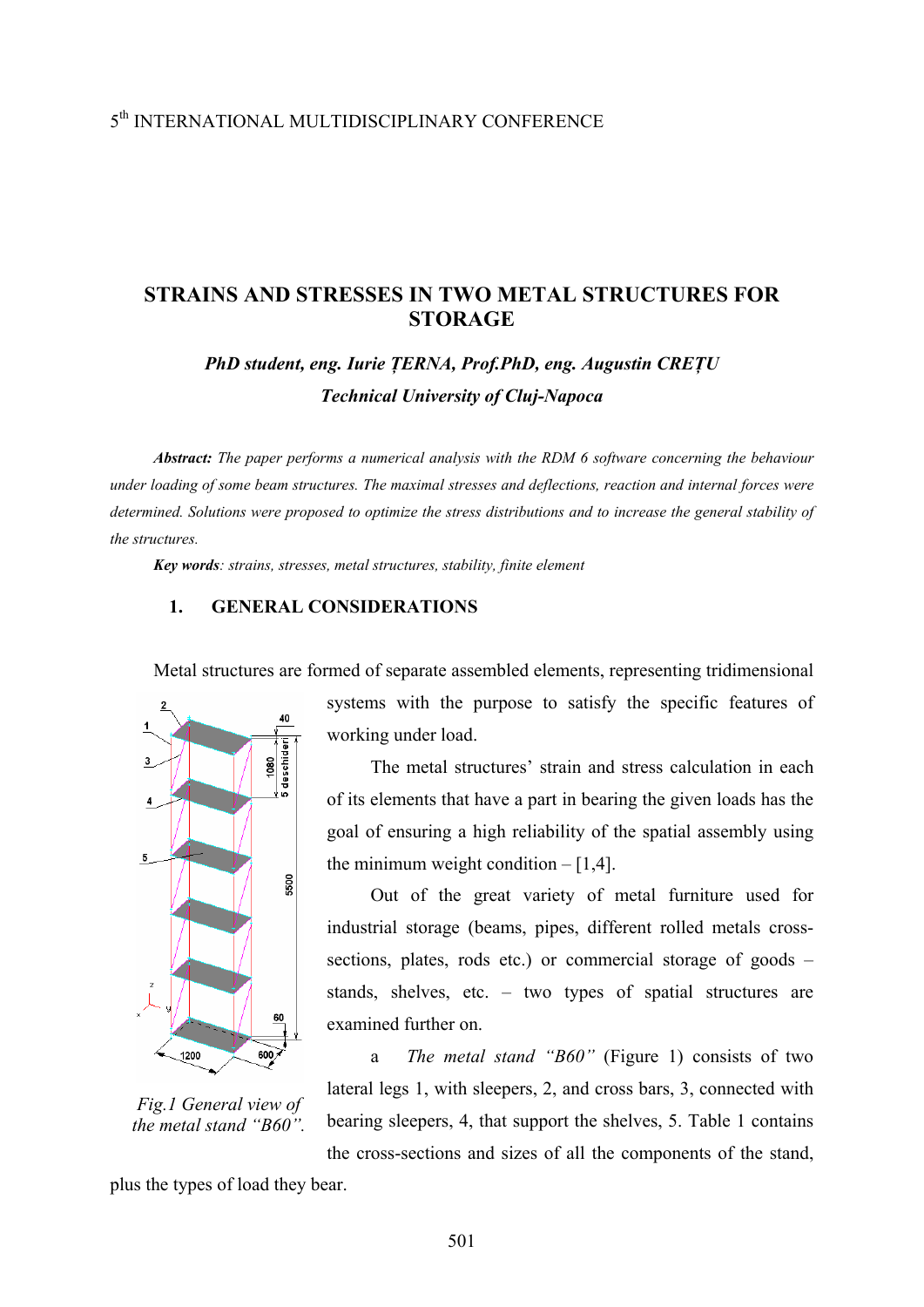| Crt.nr.        | <b>Component</b>   | <b>Cross-section</b>      | <b>Load</b>                              |
|----------------|--------------------|---------------------------|------------------------------------------|
| 1              | Leg                | 8<br>62<br>70             | Own weight                               |
| $\overline{2}$ | Sleeper            | $Ring - \phi21.3x2.3mm$   | Own weight                               |
| 3              | Cross bar          | $Ring - \phi21.3x2.3mm$   | Own weight                               |
| $\overline{4}$ | Bearing<br>sleeper | 18<br>30<br>80<br>2<br>40 | Own weight                               |
| 5              | Shelf              | ౚ<br>150                  | Own weight<br>and a load of<br>3.41 N/mm |

*Table 1. Cross-sections of the components for the metal stand "B60"* 

The stand legs are fixed with anchor bolts to the foundation (floor). The cross bars, 3, and the sleepers, 2, and, 3, are connected with bolts to the legs. All joints are considered to be rigid with the exception of the cross bar – leg connection, that is an articulated joint (Y - axis of rotation) – figure 1. Shelves, 5, are simply supported on the bearing

sleepers 4.

The lower sleepers are situated at 65 mm from the floor, while the upper sleepers - at 40 mm from the upper end of the leg. The spacing between the lower and the upper sleepers is equally devided in five intervals.



b. *Metal creel "P"* - this kind of metal structure allows the creation of continuous storage surfaces that are well adapted for the traditional means of load carryal, such as forklift trucks, overhead cranes, etc. It has a single access side and is designed to be positioned by the wall, considering the specific form with cantilever bearing beams. The metal creel is composed of columns, 1, cantilevers, 2, and stiffness elements, 3, and, 4 – Figure 2.

In the considered case, the columns are not fixed in any way to the walls. All the elements are considered to be rigidly joined.

*Fig.2 General view of the metal creel "P".* 

Table 2 contains the cross-sections of all the elements for the considered creel.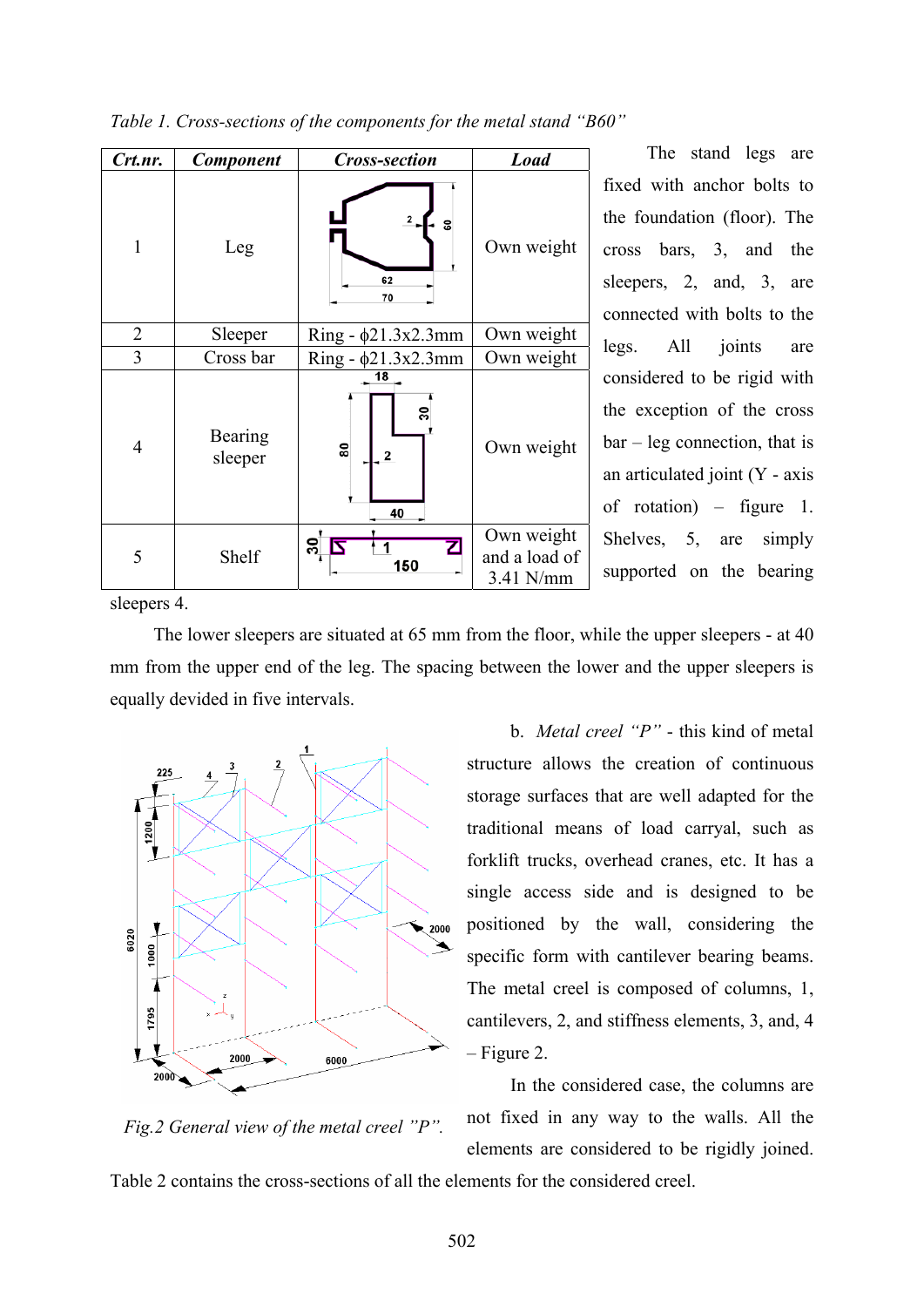| Crt.<br>nr.    | <b>Component</b>              | <i><b>Cross-section</b></i>                                | <b>Load</b>                                  |
|----------------|-------------------------------|------------------------------------------------------------|----------------------------------------------|
| 1              | Column                        | I shape -<br>ន្ល<br>150                                    | Own<br>weight                                |
| $\overline{2}$ | Cantilever                    | I shape - IPE 120                                          | Own<br>weight and<br>a load of<br>$1.5$ N/mm |
| 3              | <b>Stiffness</b><br>sleeper   | Square shape ring<br>(side/wall thickness)<br>$-80/8.0$ mm | Own<br>weight                                |
| $\overline{4}$ | <b>Stiffness</b><br>cross bar | Square shape ring<br>(side/wall thickness)<br>$-22/2.3$ mm | ()wn<br>weight                               |

*Table 2 Cross-sections of the elements for the metal creel "P"* 

The strength calculation of these structures has the following goals [1,3]:

 *1*. Determination of the internal forces generated in the component elements as a result of the action of the carried loads;

 *2*. Checking or sizing of the component elements;

 *3*. Calculation of system's maximal displacements (strains)

and/or foreseeing the measures for maximal displacements limitations.

The metal structure may be broken in two of the following situations:

- the exhaustion of the strength capacity (i.e. the breaking of the most stressed element) or the stability loss of a component (or even of the entire structure);
	- exaggerated displacements.

## **2. STRUCTURE MODELLING**

The metal structures are schematized for the strength calculations. The simplifications refer to the geometrical form of the structure, the distribution mode of the loads and supports, as well as to the behaviour of the structure and material under the load. The basical statics principle is used in the analysis: the whole metal structure, as well as any of its components – should remain in statical equilibrium under the action of exterior loads and internal forces.

The schematization used can be followed in figures 3 and 4, where additionally the distribution of loads and supports is shown. The strength calculations were made using the finite element program "RDM" with the 3-D bar structural analysis "OSSATURE" module – [2,5].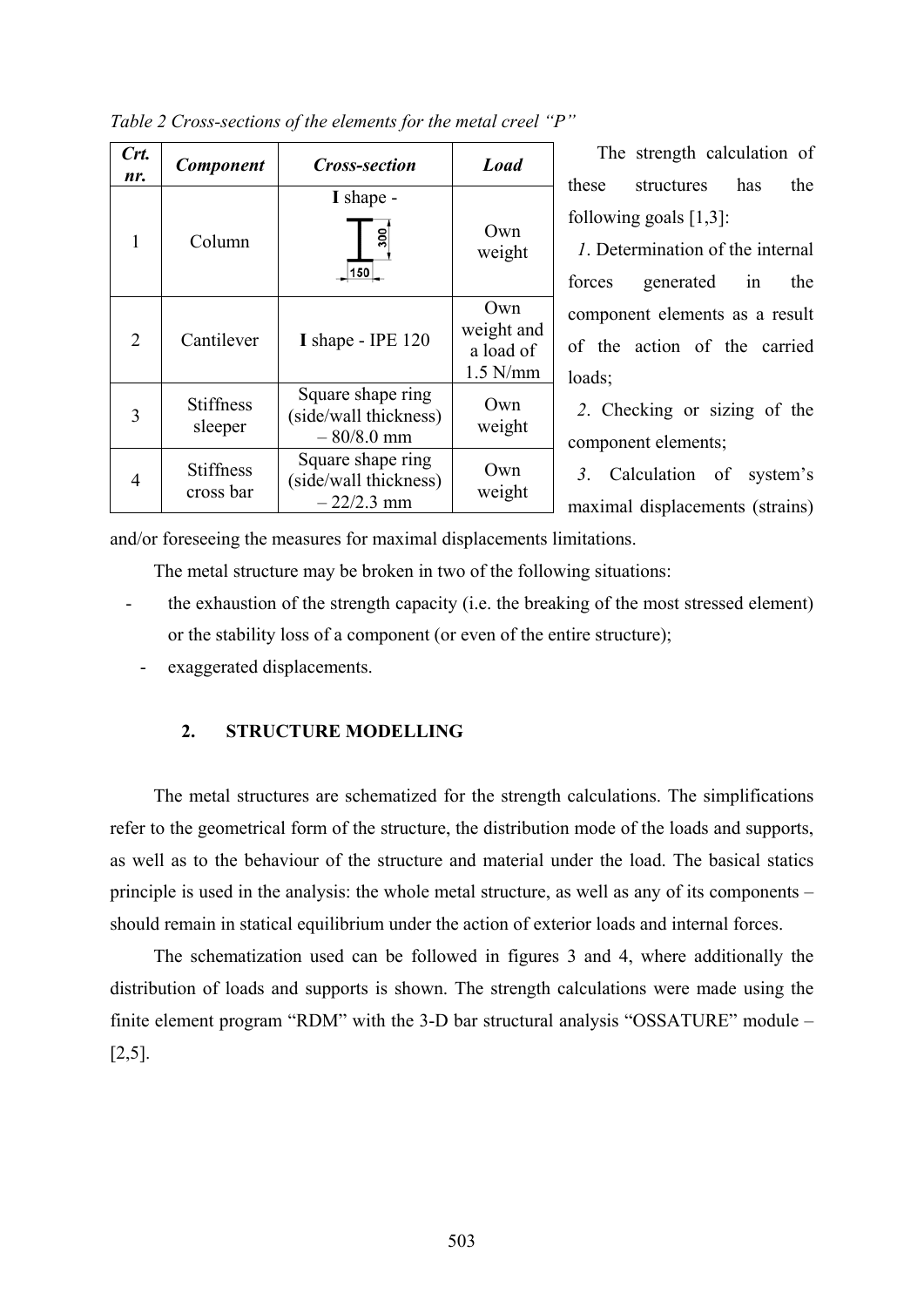

*Fig.3 Deformed shape, reactions and loads on the metal stand "B60".* 

*Fig.4 Deformed shape, reactions and loads on the metal creel "P".* 

Static loads applied to the structures are composed of:

- Own weight of the bars oriented in the negative direction of OZ axis, calculated by the program considering the mass of the components of the structure;
- Exterior loads, considered uniformly distribuited over the length of the bearing elements – Fig.3 and Fig.4.

The numerical computation of the problem is based on the use of finite elements of "bar" type, with 2 nodes, each node having 6 degrees of freedom. The RDM program does the meshing of the structure automatically.

## **3. RESULTS AND OPTIMIZATION POSSIBILITIES**

As a result of the computation, the finite element program gives: the reactions in each support; the internal forces in every component (axial, shearing, bending and torsional); the displacement of every point of the structure (including the maximal displacement(s) and the position of that point (Figures 3 and 4)), normal stresses resulting from axial and bending loads, separated or combined (Figures 5 and 6). One can obtain also the buckling mode of the structure, as well as the buckling coefficient  $K_f$  (defined as the ratio between the critical buckling force  $F_{cr}$  and the computation force  $F_c - K_f = F_{cr}/F_c$ ) (Figures 7 and 8).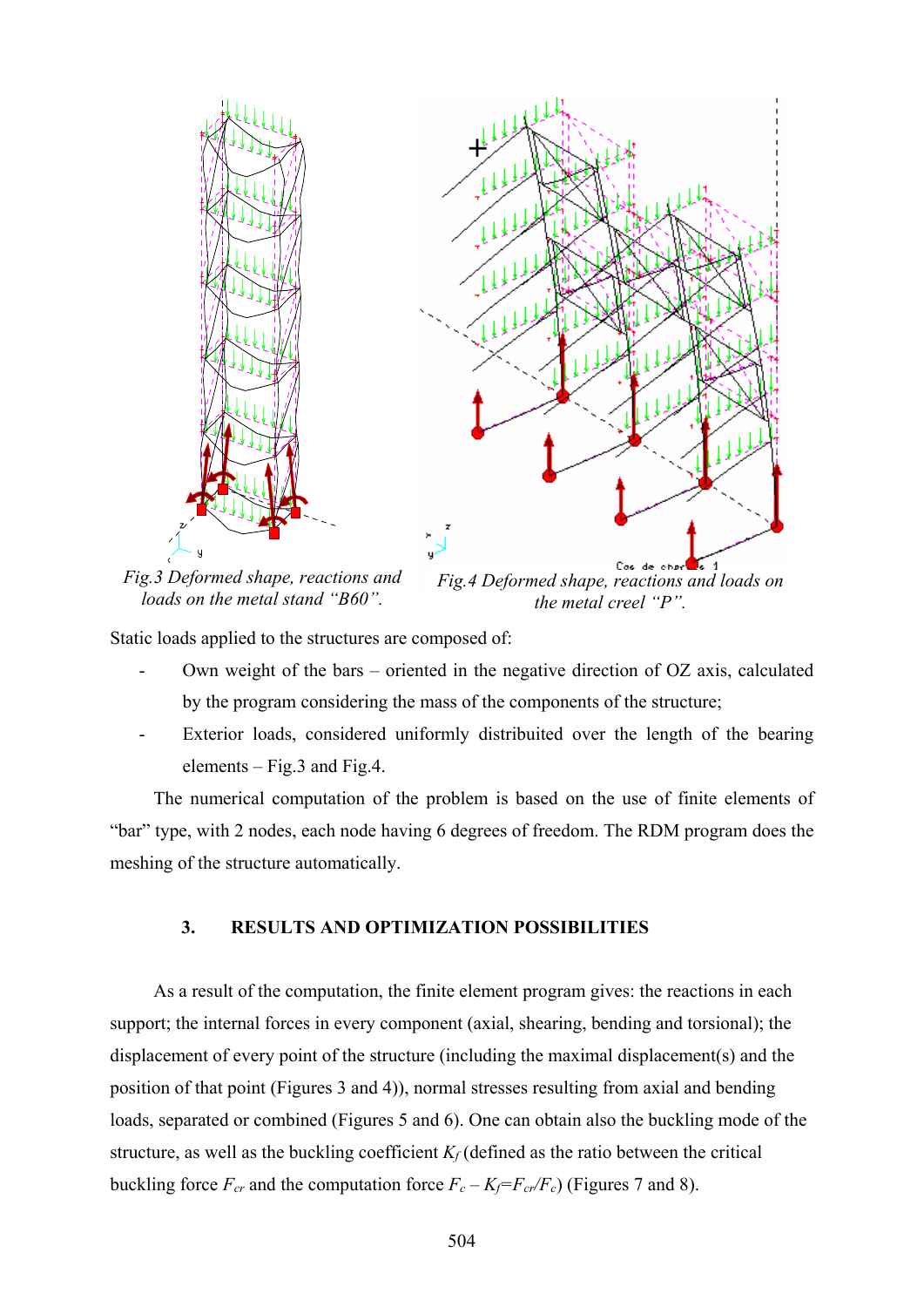The following results were obtained for the metal stand "B60":

After the numerical computation, without plotting the shelves (simply supported, that have no influence over the stiffness of the system), whose loads were redistribuited on the bearing sleepers 4, one can see that the maximal normal stresses  $\sigma_{max4}=109.24$  MPa, are at the ends of the lower pair of the sleepers 4. The structure has a general buckling coefficient  $K_f = 15.3$ , being obvious that the crushing load is limited by the strength (breaking) capabilities of the most stressed component. For the cross bars 2 and sleepers 3, maximal normal stresses are *σmax2,3= 6.01* MPa, which shows that their current cross-section is overdimensioned. For the legs 1 *σmax1= 82.5* MPa.



*Fig.5 The diagram of the normal stresses in the elements of the metal stand "B60"* 

*Fig.6 The diagram of the normal stresses in the elements of the metal creel "P"* 

Because of the great stability reserve of the structure and its mode of buckling (figure 7), it was possible to "optimize" the metal stand by removing the cross bars 2. As a result, the weight of the structure is reduced by 5.84%, while the buckling coefficient is still enough  $(K_f=2.47)$ . The new optimized structure of the metal stand as well as its buckling mode is shown in figure 9.

Table 3 contains some comparative data for the initial and optimized structure of the stand "B60".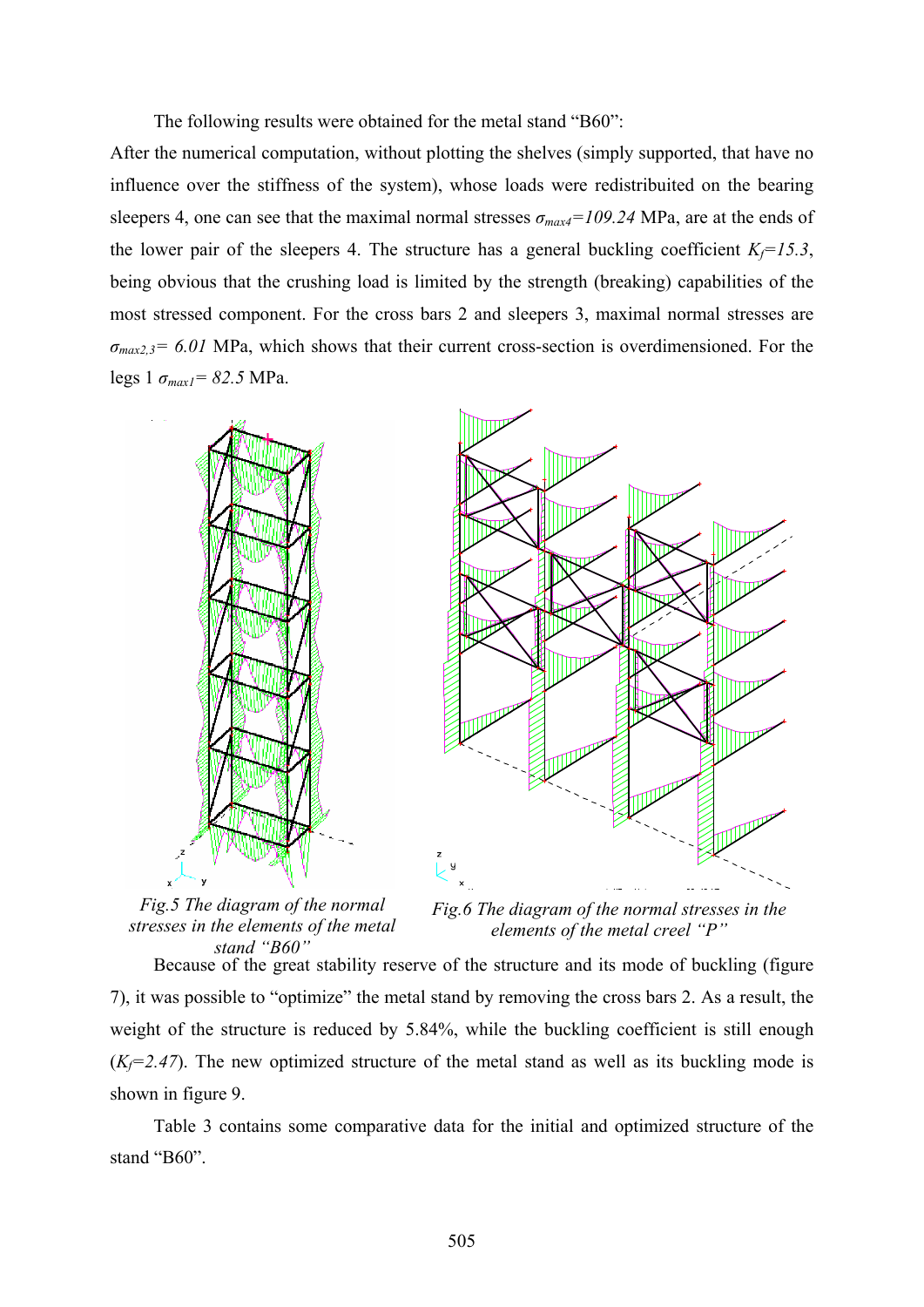| structure of the stand "B60".          |                          |                                      |  |  |  |  |
|----------------------------------------|--------------------------|--------------------------------------|--|--|--|--|
| Reference input                        | <b>Initial structure</b> | <b>Optimized</b><br><i>structure</i> |  |  |  |  |
| Maximal<br>displacement, mm            | 1.85                     | 1.53                                 |  |  |  |  |
| Cross-section of the<br>cross bar 3,mm | $\phi$ 21x2.3/steel      |                                      |  |  |  |  |
| Maximal normal                         | $109.24$ /ends of        | $109.14$ ends of                     |  |  |  |  |
| stresses/position                      | lower sleepers 4         | lower sleepers 4                     |  |  |  |  |
| <b>Buckling</b><br>coefficient, $K_f$  | 15.3                     | 247                                  |  |  |  |  |

*Table 3. Comparative data for the initial and optimized* 

For the single-sided metal creel – considering it not bounded in any way to the nearby wall (simply supported at the lower end and free at the upper end), with the given loads, the deformed shape,

coefficient, *Kf*

shown in figure 4, distribution of normal stresses in every component – figure 6 and the buckling mode, plotted in figure 8 were calculated.







*Fig.8 Buckling of the "P"creel and the shapes and orientation of the crosssections of the component elements.*

As one can see, the analysis performed on the metal creel, with the components layout shown in figure 2, the maximal normal stresses appear at the cantilevers 2 and columns 1 joints -  $\sigma_{max2}$ = 60.16 Mpa; the maximal vertical displacements of the cantilevers 2 free edges - $\delta_z = 12.6$  mm and horizontal displacements (Y axis)  $\delta_y = 15.4$  mm. It can be noticed that even though the maximal normal stresses in the columns  $1 (\sigma_{max1} = 31.1 \text{ MPa})$  and in the cantilevers are smaller then the allowable values, the obtained displacements at the cantilevers free edges are rather high (as absolute values). That is why, if there is need to store any kind of plates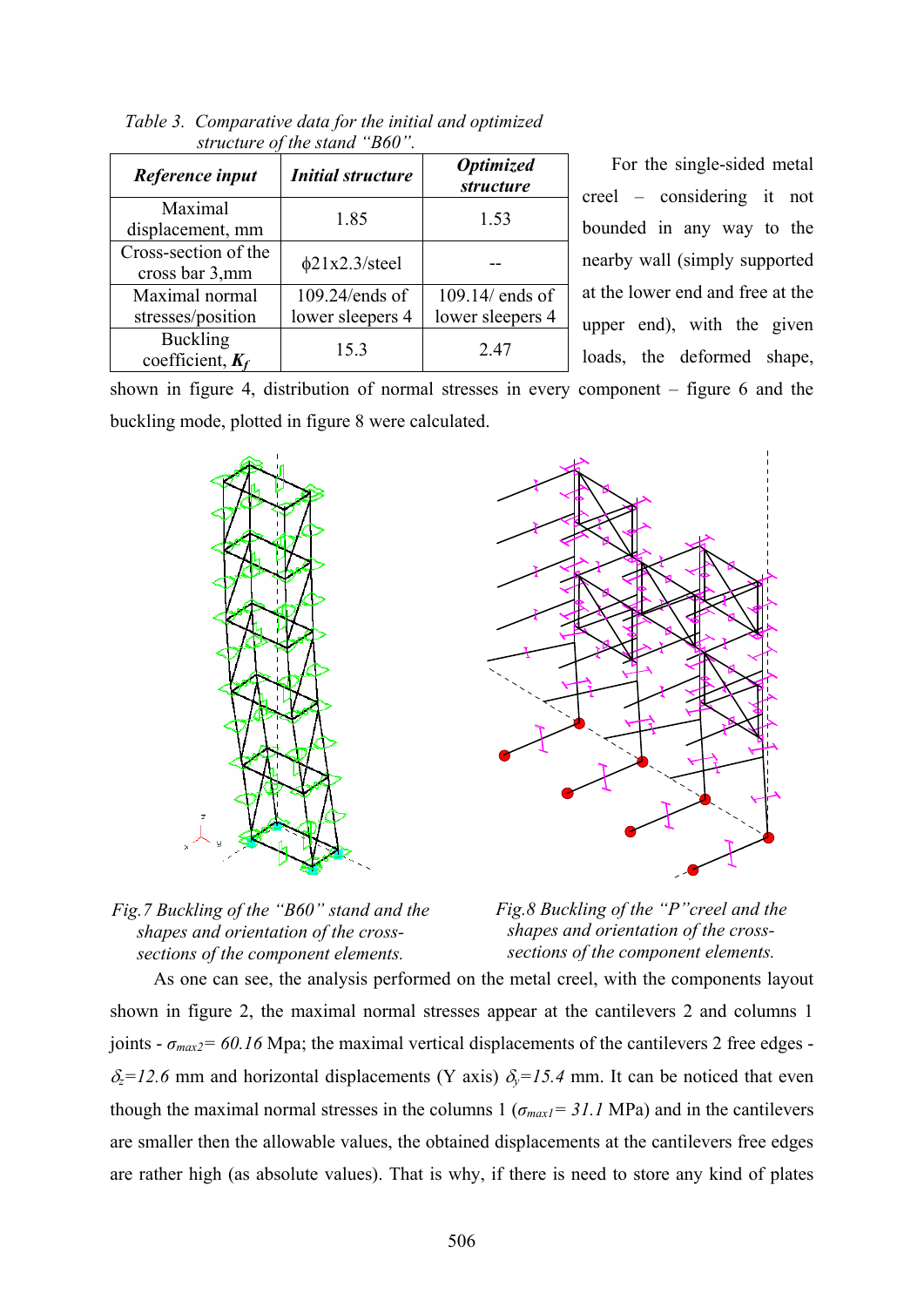that require plane supports, the cross-section of the cantilevers (or columns) cannot be reduced. Instead, one can observe the great stability reserve of the metal assembly (table 4); so there is a posibility to obtain a structure with the same general characteristics of strength, but with a smaller buckling coefficient. With a view to that, all the cross bars were removed, while the stiffness sleepers 4 were redistribuited (and their cross-section - modified); the new resulting structure (with the maximal buckling coefficient) is shown in figure 10.



*stand "B60".* 

*Fig.9 Optimized form of the metal Fig.10 Optimized form of the metal creel "P"*.

Table 4 shows the comparative effect of the optimization upon the metal creel.

| Table 4. Comparison data for the metal creels – initial and optimized structures. |                                |                    |                |  |  |  |  |
|-----------------------------------------------------------------------------------|--------------------------------|--------------------|----------------|--|--|--|--|
| <b>Metal</b> creel                                                                | Cross-section of the stiffness | <b>Buckling</b>    | Weight of the  |  |  |  |  |
| considered                                                                        | sleeper 4                      | coefficient, $K_f$ | structure, $N$ |  |  |  |  |
| Fig. $2$                                                                          | Square ring shape 80x8 mm      | 12.45              | 25790          |  |  |  |  |
| Fig. $10$                                                                         | Square ring shape 45x3.2 mm    | 2.84               | 20240          |  |  |  |  |

As a result, a net weight reduction of about 21.5% is gained, with an acceptable reserve to buckling.